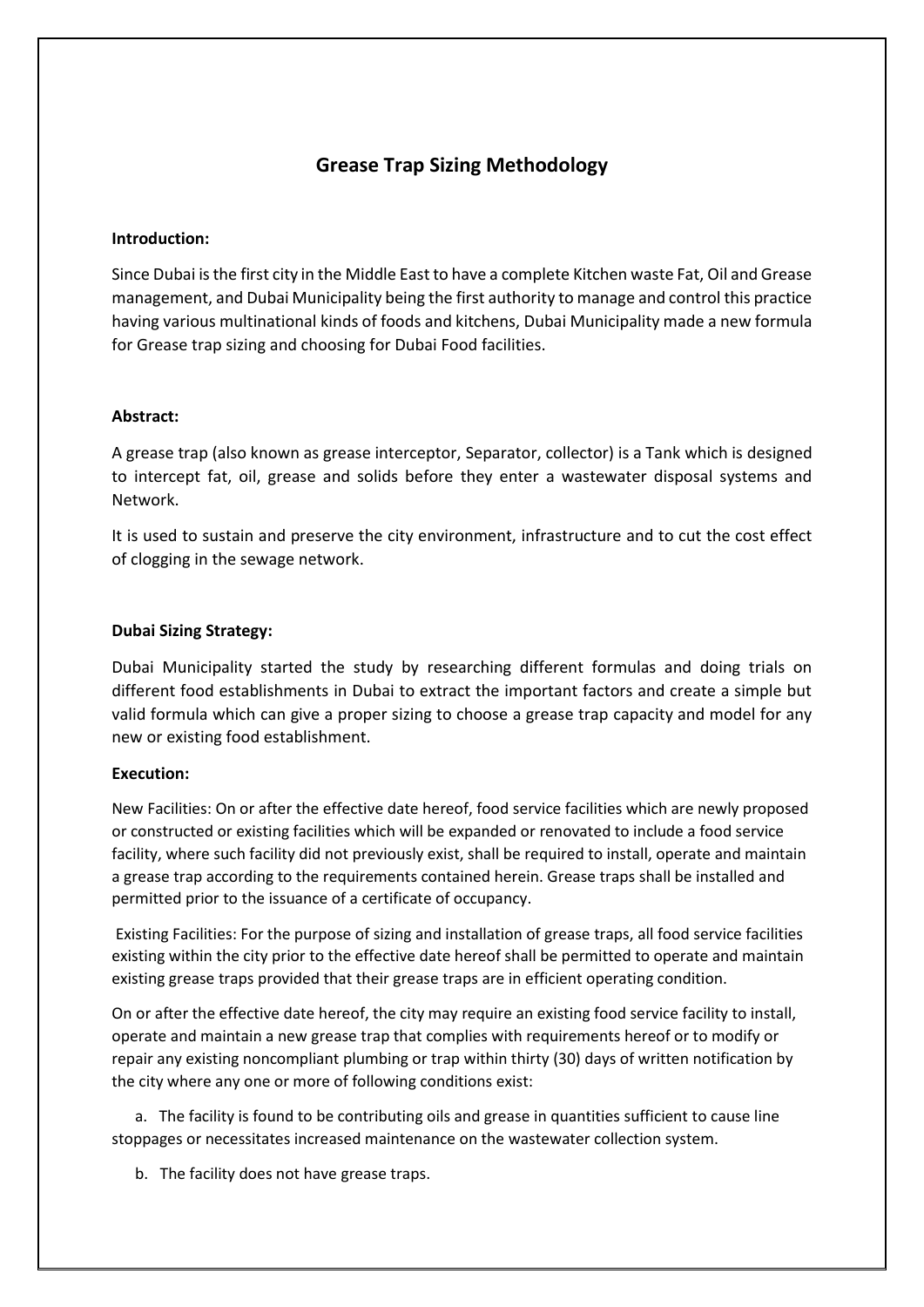c. The facility has an undersized, irreparable or defective grease trap.

 d. Remodeling of the food preparation or kitchen waste plumbing system is performed which requires a permit to be issued by the city of Dubai.

e. The existing facility is sold or undergoes a change of ownership.

 f. The existing facility does not have plumbing connections to a grease trap in compliance with the requirements hereof.

#### **Grease Trap Sizing Formula**

The formula of sizing will give a score based on equipment criteria, water flow rate and pipe size:

GTT = (criteria score) \* flow \*pipe size score

#### **1. Criteria Score**

The criteria score is based on the amount of wastewater that is entering the sewage network through sinks and dishwashing machines, type of kitchen and number of hours of operation in a day. To calculate the Criteria Score, we multiply the scores we get for the sinks & fixtures, type of kitchen, hours of operation and number of meals factor.

Criteria Score = Sinks Score \* Type of Kitchen Score \* Hours of Operation Score \* Meals Factor

#### **1.1 Number of sinks/fixtures**

The number of sinks and washing equipment in a kitchen will highly affect the amount of waste water entering the grease trap which is measured by the score as per the following table (Table 1.1):

#### **Table 1.1 (Sinks & fixtures score)**

| <b>Sinks &amp; Fixtures</b> | <b>Score</b> |
|-----------------------------|--------------|
| 1 Sink                      | 2            |
| 2-4 sinks                   | 3            |
| 5-6 sinks                   | 4            |
| More than 6                 | 5            |
| Dishwashing machine         | 1 for each   |
| Mop sinks                   | 0.5 for each |
| Hand wash                   | 0.5 for each |
| Indirect sink               | 1 for each   |
| Floor drain                 | 0.5 for each |
| Kettles & Pans              | 1.5 for each |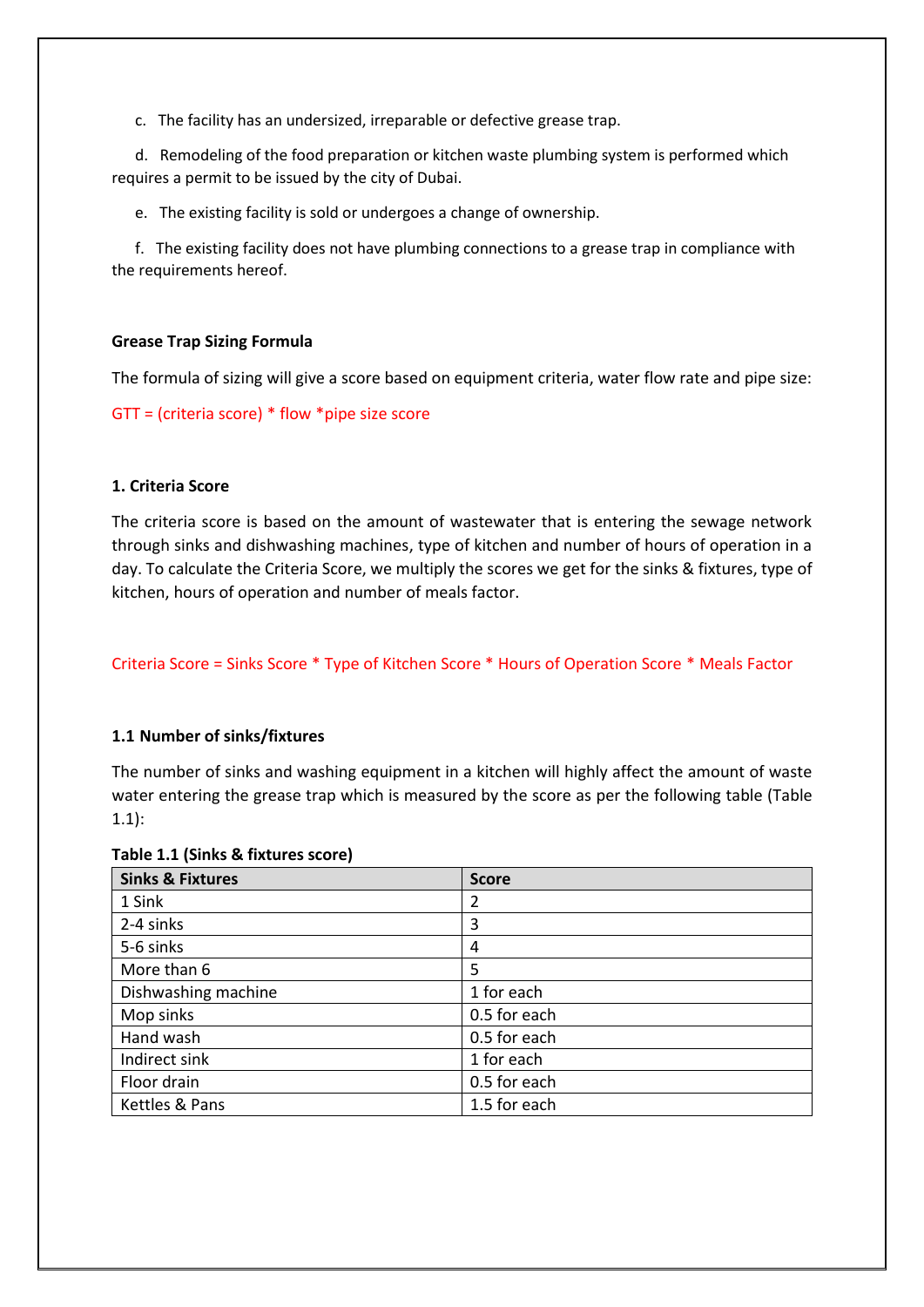The overall score is calculated by adding the scores of all sinks and fixtures available including fish, meat and chicken washing sinks. Sinks and fixtures must be connected to grease traps. Kettles and pans are counted and included as per their drain point where they are cleaned.

# **1.2 Type of kitchen factor**

The type of kitchen defines the type of food preparation activities an establishment is practicing which affect the amount of fat, oil and grease it's generating accounted for as per the following table (Table 1.2):

| <b>Kitchen Type</b>       | <b>Score</b> | <b>Kitchen Type</b>            | <b>Score</b> |
|---------------------------|--------------|--------------------------------|--------------|
| Restaurant (Standard)     | 1.1          | Cafeteria                      | 0.7          |
| Restaurant (Fast Food)    | 1.3          | Coffee Shop                    | 0.5          |
| Restaurant (Fine cuisine) | 1.2          | <b>Public Kitchen/Catering</b> | 1.4          |
| Hotel / Mall              | 1.4          | Accommodation                  | 1.6          |
| Hospital                  | 1.4          | <b>Bakery / Confectionary</b>  |              |
| Supermarket               | 0.7          | Butchery                       | 0.7          |

# **Table 1.2 (Type of kitchen factor)**

# **1.3 Hours of Operation**

The number of hours a kitchen is operating in a day affect the amount of waste a trap can hold efficiently as per its capacity determined by the score in the following table (Table 1.3):

| Table 1.3 (Hours of operation score)      |     |  |
|-------------------------------------------|-----|--|
| <b>Hours of Operation</b><br><b>Score</b> |     |  |
| $\leq 8$                                  | 0.7 |  |
| $9 - 12$                                  |     |  |
| 13-16                                     | 1.5 |  |
| 17-24                                     |     |  |

# **Table 1.3 (Hours of operation score)**

# **1.4 Number of Meals Factor**

The number of meals per day a kitchen is preparing in a day affect the amount of waste generated and entering the trap as per the score in the following table (Table 1.4):

| Table 1.4 (Number of meals factor) |  |  |  |
|------------------------------------|--|--|--|
|------------------------------------|--|--|--|

| <b>Meals/Day</b> | <b>Score</b> |
|------------------|--------------|
| < 200            |              |
| 200-500          | 1.2          |
| 501-1000         | 1.4          |
| 1001-2000        | 1.6          |
| >2000            | 1.8          |

# **2. Flow rate of the Wastewater**

The flow rate of the wastewater is important to determine the capacity of trap needed to have enough retention time for the water entering into it. Standard flow of water as per number and size of faucets available in the kitchen in the rate of liters/minute is taken to represent the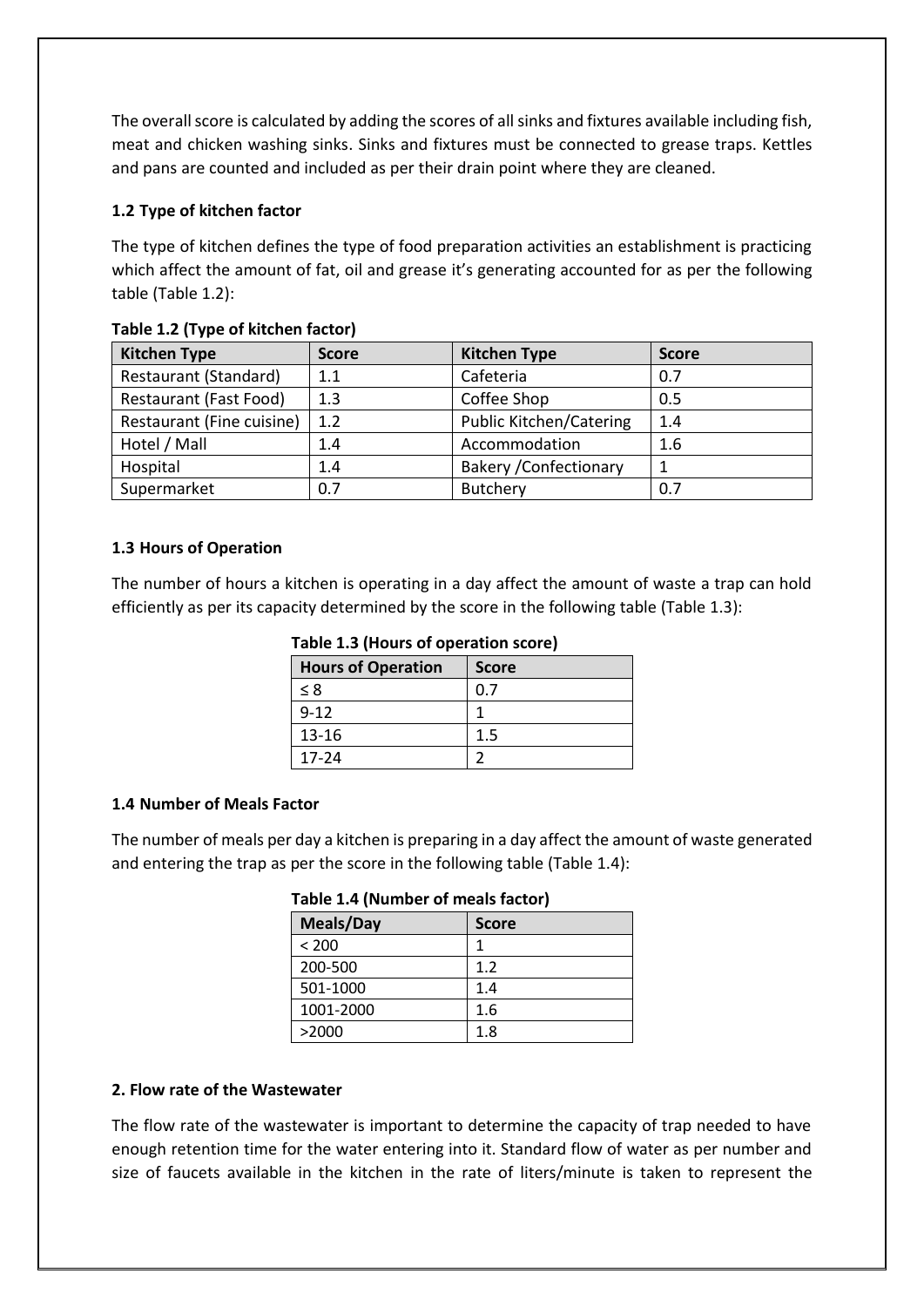wastewater from the same sink attached to each of them (Kindly refer to table 2.1 to calculate the flow for each faucet size):

| Total number | <b>Outlet size (inches)</b> |              |              |  |
|--------------|-----------------------------|--------------|--------------|--|
| of faucets   | <b>DN 15</b>                | <b>DN 20</b> | <b>DN 25</b> |  |
| (No.)        | R1/2                        | R3/4         | R 1          |  |
| 1            | 13.8                        | 27           | 46.2         |  |
| 2            | 18.6                        | 37.2         | 63           |  |
| 3            | 22.8                        | 45           | 76.8         |  |
| 4            | 25.2                        | 50.4         | 85.8         |  |
| 5            | 30                          | 60           | 102          |  |
| 6            | 36                          | 72           | 122.4        |  |
| 7            | 42                          | 84           | 142.8        |  |
| 8            | 48                          | 96           | 163.2        |  |
| 9            | 54                          | 108          | 183.6        |  |
| 10           | 60                          | 120          | 204          |  |
| n > 10       | $n \times 6$                | n x 12       | n x 20.4     |  |
| Total        |                             |              |              |  |

**Table 2.1: (Wastewater flow Qs(A) in liters / minute) from kitchen faucets**

The Total Flow is calculated by finding the flow of all faucets from the table above. If multiple faucet sizes were used, the flow of total faucets from each size should be added.

Flow = Total water flow from all faucets

= …………. + …………. + …………. + …………. Etc.

#### **3. Pipe connection score**

The pipe score is based on the size of pipe connected to the drainage network which is limiting the amount of wastewater running through it affecting its flow rate and the retention time of the waste in the grease trap. It is determined as per below table (Table 3.1):

|  |  |  |  | Table 3.1 (Pipe size score) |
|--|--|--|--|-----------------------------|
|--|--|--|--|-----------------------------|

| Pipe size (inch) | <b>Score</b>  |
|------------------|---------------|
|                  |               |
| -                | $\mathcal{D}$ |
| h                |               |
|                  | 3.5           |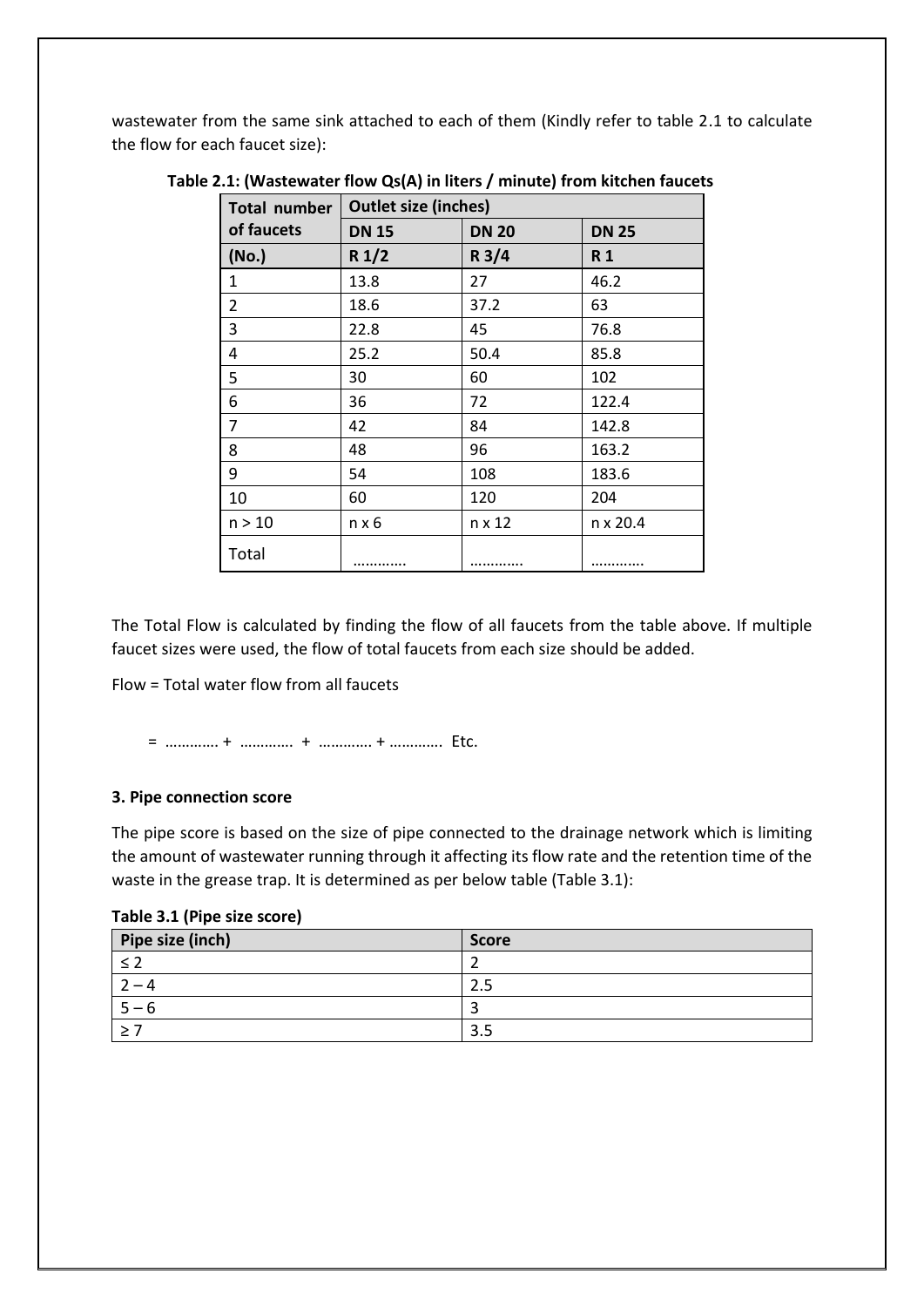### **4. Formula Implementation:**

#### GTT = (criteria score) \* flow \* pipe size score

After calculating the Criteria Score, Flow Rate and Pipe Size score, we multiply them by each other



Depending on the result of the formula score, the required grease trap is specified in the table below (table 4.1) based on a minimum but not limited to twice cleanings per month. Additional cleanings of the trap might be required depending on other factors like busy seasons, events, location, type and quantity of kitchen equipment, which will be determined by inspection visits:

| Table 4.1: (GTT Score & Required Grease Trap Capacity) |  |  |
|--------------------------------------------------------|--|--|
|                                                        |  |  |

| <b>GTT score</b> | Minimum Recommended<br><b>GT</b><br>capacity (Liter) |
|------------------|------------------------------------------------------|
| < 30             | 60                                                   |
| 31-50            | 110                                                  |
| $51 - 100$       | 200                                                  |
| $101 - 250$      | 430                                                  |
| $251 - 400$      | 600                                                  |
| $400 - 650$      | 800                                                  |
| 651-850          | 1300                                                 |
| 851-1100         | 1800                                                 |
| 1101-1350        | 2500                                                 |
| 1351-1500        | 3000                                                 |
| 1501-1800        | 3500                                                 |
| 1801-2100        | 4000                                                 |
| 2101-2500        | 5500                                                 |
| > 2500           | 6000                                                 |

Minimum Required Capacity of Grease Trap (liter) =



In case no space was available to install the recommended type of grease trap as per the formula, the kitchen owner must propose to install a smaller grease trap with an undertaking letter to install a flow control device and increase the frequency of cleaning to equal the formula recommended minimum capacity of the trap (this is to ensure that the flow will not exceed the standard of the installed grease trap).

A sample of the undertaking letter is available upon request.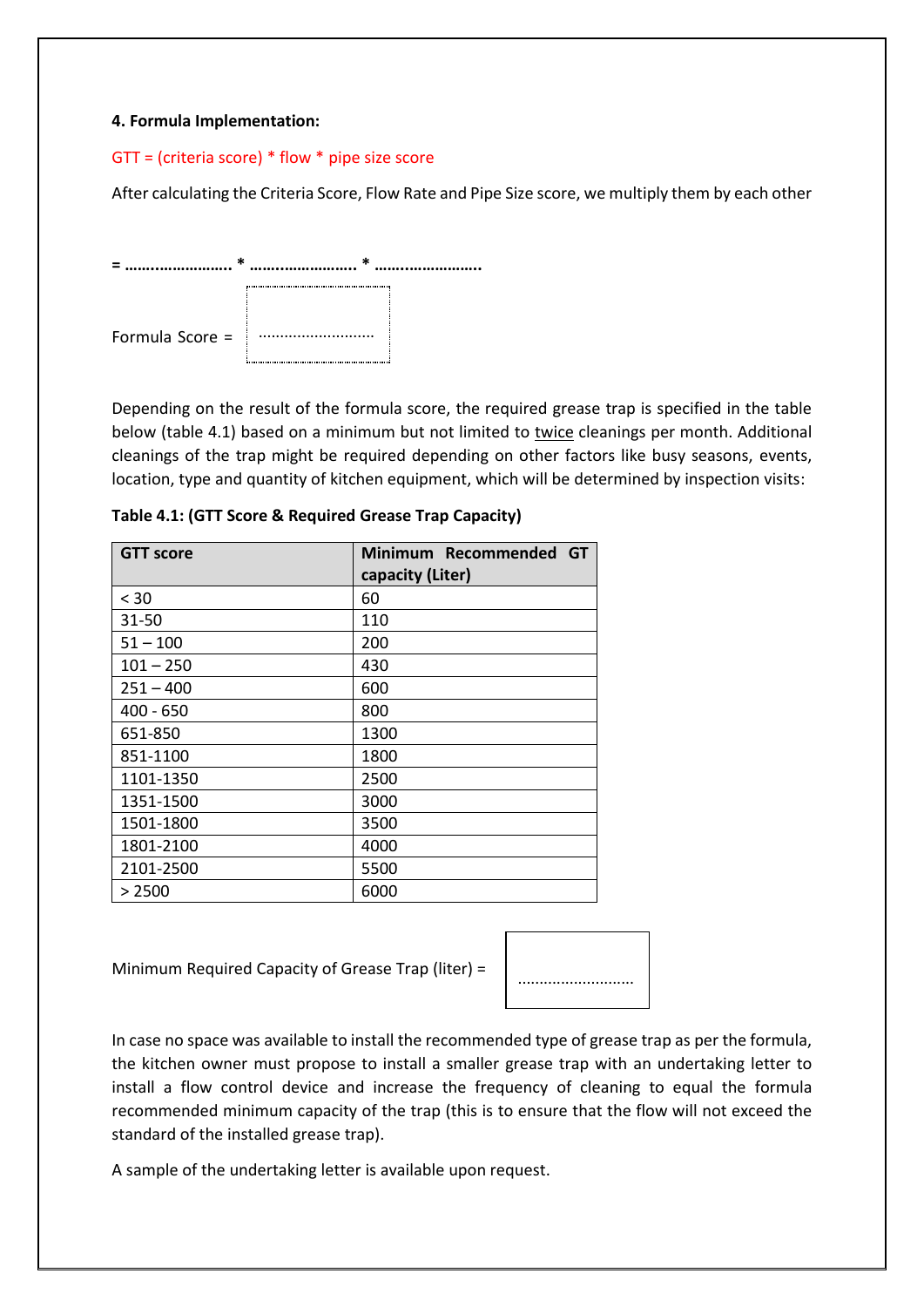When the fixtures values are not known, the minimum Grease Trap capacity can be determined based on the kitchen wastewater drain pipe size as follows:

| Pipe Size (Inch)<br><b>Minimum GT capacity (Liter)</b> |             |  |
|--------------------------------------------------------|-------------|--|
|                                                        | 800         |  |
|                                                        | 2000        |  |
|                                                        | 4000 - 9000 |  |

|  |  | Table 4.2: (GT capacity as per pipe size) |  |  |  |
|--|--|-------------------------------------------|--|--|--|
|--|--|-------------------------------------------|--|--|--|

For Accommodations, if layout of kitchen is not available, the minimum Grease Trap capacity can be determined based on the number of meals. Number of meals is calculated by number of labors multiplied by number of meals per labor/day. The trap must be approved by the supervisory authority, while the minimum capacity is chosen as per below table:

| No. of meals/day | <b>Minimum GT capacity (Liter)</b> |
|------------------|------------------------------------|
| < 100            | 400                                |
| 101-300          | 600                                |
| 301-600          | 1200                               |
| 601-1000         | 1800                               |
| 1000-2000        | 3500                               |
| > 2000           | >4000                              |

# **Table 4.3: (GT capacity as per number of meals)**

# **Example (Labor Camp/Accommodation):**

A labor camp has 4 sinks with 4 faucets outlet size of 1/2r, and connected to drainage through a 4-inch pipe. It has 40 rooms with 4 labors in each room serving each labor 1 meal per day. Labors stay 10 hours at the camp.

# (Camp Kitchen layout is available):

Criteria Score = Sinks Score \* Type of Kitchen Score \* Hours of Operation Score \* Meals Factor

Sinks Score: The labor camp has 4 sinks (score 3). So, overall sinks score is 3= 3

Type of Kitchen Score: it is an accommodation, so the score for it is 1.6 as given in the table.

Hours of Operation: Labors stay for 10 hours which falls under the score of 1

Meals per day is 160 which falls under the score factor of 1

So, the Criteria Score =  $3*1.6*1*1 = 4.8$ 

Second, we calculate the flow rate of the waste water:

The labor camp kitchen has 4 faucets with ½-inch which result in a flow of 25.2 as per the table 2.1

Third we get the pipe size score which is connected to the grease trap.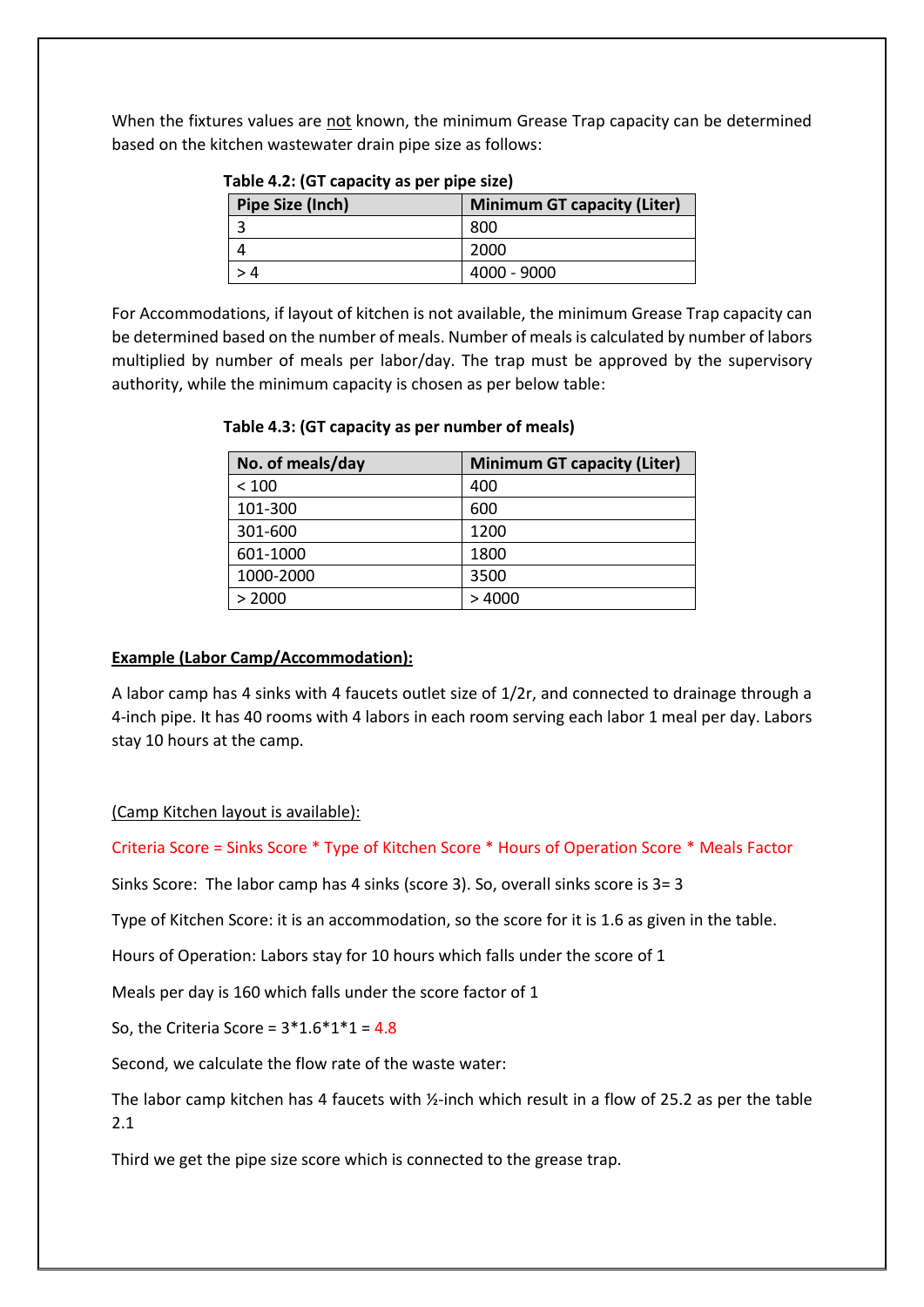The camp has a 4-inch pipe which falls under the score of 2

Finally, we implement the formula

### GTT Score = (criteria score) \* flow \*pipe size score

After calculating the Criteria Score, Flow Rate and Pipe Size score, we multiply them by each other

**= 4.8 \*25.2 \* 2.5 = 302.4**

Formula Score =

302.4

As per the GTT Score table, the grease trap required is: **600 Liter (**e.g. type "C")

(Camp Kitchen layout is not available):

Number of meals per day =  $40*4*1 = 160$ 

Minimum GT capacity as per table 4.3 for 160 meals/day is **600 liters** (e.g. type "C")

### **Example (Restaurant):**

A restaurant has 2 sinks and 1 mob sink with 3 faucets outlet size of 1/2r, and connected to drainage through a 2-inch pipe. It is preparing 100 meals/day and operating for 12 hours.

First, we calculate the criteria score

Criteria Score = Sinks Score \* Type of Kitchen Score \* Hours of Operation Score \* Meals Factor

Sinks Score: The restaurant has 2 sinks (score 3) and 1 mob sink (Score 0.5). So, overall sinks score is 3+0.5= 3.5

Type of Kitchen Score: it is a restaurant, so the score for it is 1 as given in the table.

Hours of Operation: it's working for 16 hours which falls under the score of 1.5

Meals per day is 120 which falls under the score factor of 1

So, the Criteria Score =  $3.5*1*1.5*1 = 5.25$ 

Second, we calculate the flow rate of the waste water:

The restaurant has 3 faucets with  $\frac{1}{2}$ -inch which result in a flow of 22.8 as per the table 2.1

Third we get the pipe size score which is connected to the grease trap.

The restaurant has a 2 inch pipe which falls under the score of 2

Finally, we implement the formula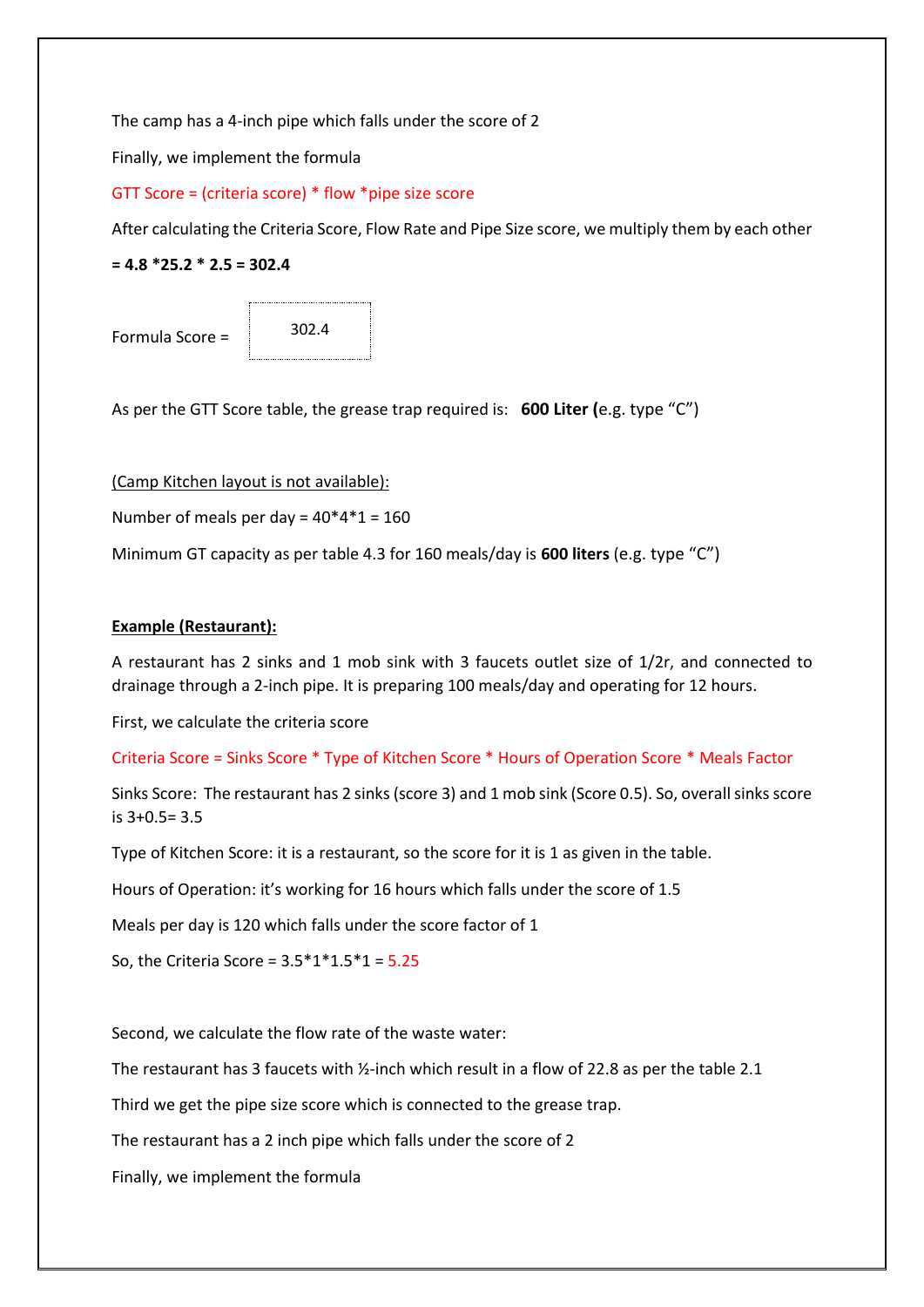# GTT Score = (criteria score) \* flow \*pipe size score

After calculating the Criteria Score, Flow Rate and Pipe Size score, we multiply them by each other





As per the GTT Score table, the grease trap required is: **430 Liter (**e.g. type "B")